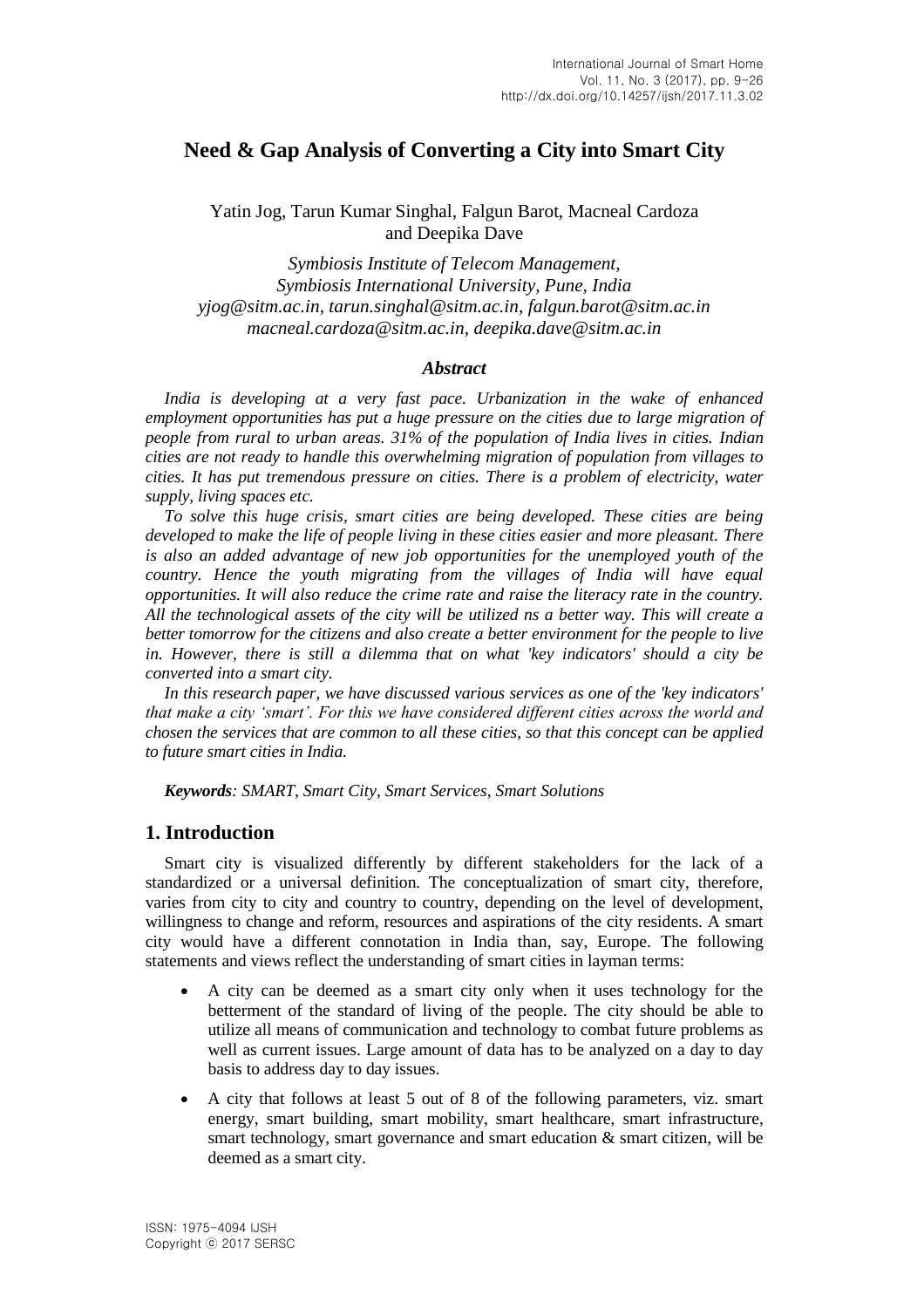- A city where there is an interaction between people and machines for the various purposes like fulfilling of the economic and social needs of society. This has to include use of technology in various fields like energy, materials, services and financing.
- A city that uses Information and communication technologies (ICT) to manage the city's assets which include, but not limited to, local departments information systems, schools, libraries, transportation systems, hospitals, power plants, water supply networks, waste management, law enforcement, and other community services, can be called a smart city.
- A smart city is essentially an urban region which uses highly advanced technologies in the overall infrastructure, sustainable real estate, communications and market viability. These cities use Information and communication technologies (ICT) extensively for providing services to the residents.
- A city that uses smart technologies (IOT) to improve the quality of life of the residents of the city and also to build a sustainable and clean environment for the residents of the city can be termed as a smart city.
- A highly advanced urban region that uses manpower and ICT for advancements in key areas like economy, mobility, environment, people, living, and government.

# **2. Current Status of Smart Cities and Progress so Far**

The Indian government has planned to establish/convert 100 smart cities in India within the five years duration period (FY2015-16 to FY2019-20) (MOUD, Smart City mission statements & guidelines, 2015). In April 2015, the Union Cabinet of India approved 100 cities for the Indian smart cities program. The development of the cities will be done in the form of four strategy implementation processes namely retrofitting, redevelopment, green field development & pan-city development. The government has a smart city selection process based on which these cities have been shortlisted fulfilling different criteria. Further scaling this down, 20 cities have been chosen for the next round of funding. As predicted by the experts, the smart city prospects in India offer \$1.5 trillion market opportunity from global players (UKTI, 2015).

To select the cities under the smart city program, the individual states & Union Territories were asked to nominate the names of cities for the 'Smart City Challenge Competition' round from which the 20qualified cities would be funded approx. \$10mn each year for the coming five year period (FY2015-16 toFY2019-20) (UKTI, 2015). Some of the key parameters that were taken into consideration for evaluation are - existing service levels, institutional systems and capacities, self-financing capabilities and past track record of reforms. Some of the criteria for short listing these cities are as listed in the below table: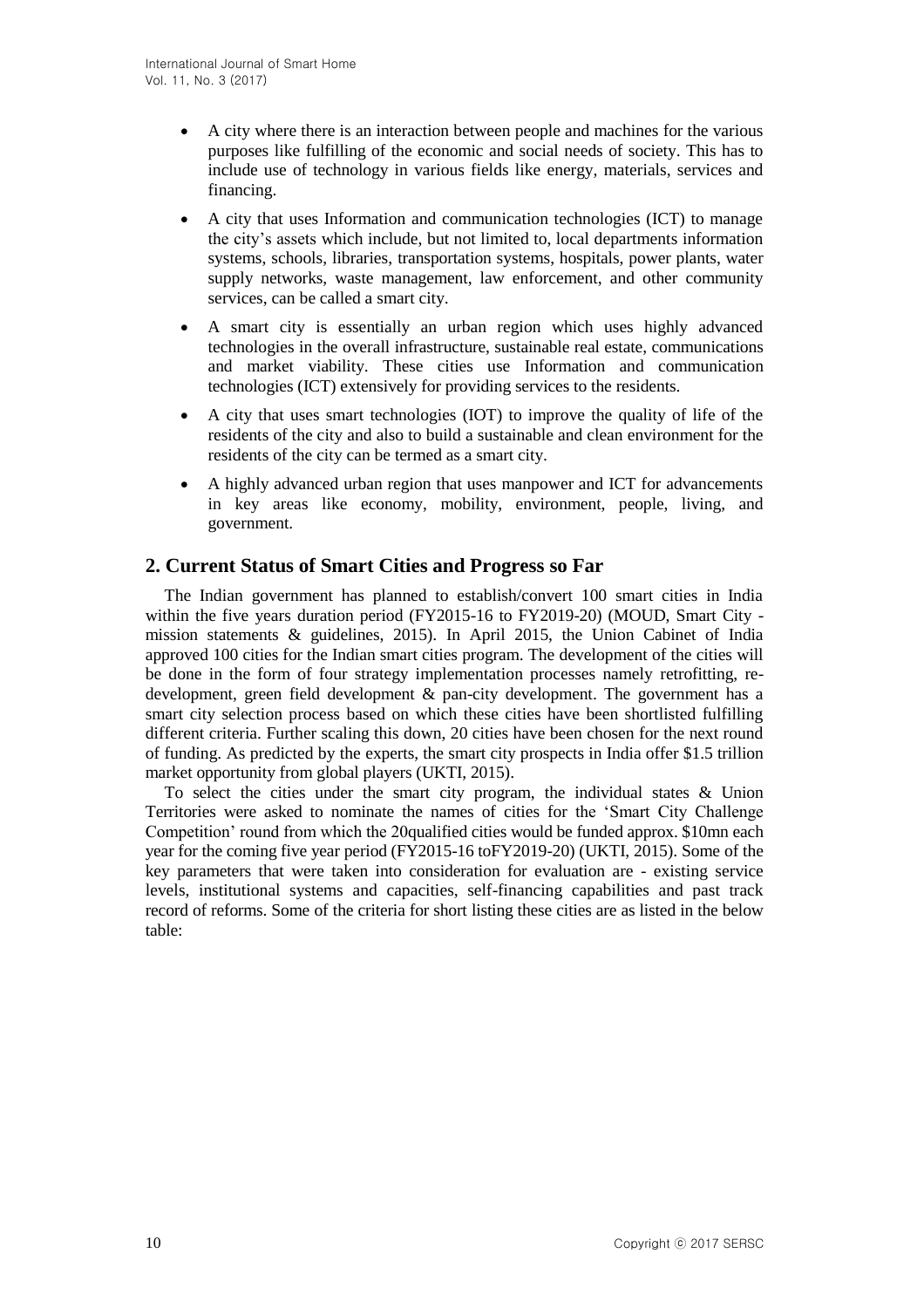| Sr. No.                                   | <b>Criterion</b>                     | Weightage in terms of percentage |  |  |
|-------------------------------------------|--------------------------------------|----------------------------------|--|--|
| 1                                         | <b>Implementation Framework</b>      |                                  |  |  |
| $\overline{2}$                            | Feasibility                          | 30%                              |  |  |
| 3                                         | Cost-effectiveness                   |                                  |  |  |
| 4                                         | <b>Result Orientation</b>            | 20%                              |  |  |
| 5                                         | <b>Citizen Participation</b>         | 16%                              |  |  |
| 6                                         | <b>Smartness Of Proposals</b>        | 10%                              |  |  |
| 7                                         | 10%<br><b>Strategic Plans</b>        |                                  |  |  |
| 8                                         | Vision & Goals                       | 5%                               |  |  |
| 9                                         | <b>Evidence-Based City Profiling</b> | 5%                               |  |  |
| 10                                        | Key Performance Indicators           |                                  |  |  |
| 11                                        | Process Followed                     | 4%                               |  |  |
| <b>Total Percentage of the parameters</b> |                                      | 100%                             |  |  |

### **2.1. Stage – 1 of Selection Criteria Process**

Every state had to nominate the cities, which had the potential to qualify as future smart cities as per the government. The centre then shortlisted 100 cities based on the nominations from every state.

- Current Service Levels: This criteria takes into consideration the current service levels as compared to the 2011 Census, an integrated operational online grievance redressal system, at least first public newsletter publication& the details of the online publication of municipal budget expenditure of the last two financial years on the website.
- Institutional Systems & Capacities: The imposition of penalties for delays in the service delivery & the check on the improvement in the internal resource generation from past three years.
- Self-Financing Capacity: The payment of salaries by the urban local bodies up to the last month of FY 2014-15, the auditing of accounts up to FY 2012-13, internal revenue budget contribution for FY 2014-15, contribution by the percentage of establishment & maintenance cost of water supply through user charges in the FY 2014-15.
- Past Track Records: Percentage of completion of JNNURM projects sanctioned till 2012, percentage of level city reforms accomplished under JNNURM & the extent to which the capital expenditure is met from the internal sources.

List of selection criteria with the weightage in terms of points for stage  $-1$  selection process:

| Sr. No. | <b>Criterion</b>                   | <b>Weight in terms of points</b> |
|---------|------------------------------------|----------------------------------|
|         | <b>Current Service Levels</b>      |                                  |
|         | Institutional Systems & Capacities |                                  |
|         | <b>Self-Financing Capacities</b>   |                                  |
|         | Past Track Records                 |                                  |

### **2.2. Stage – 2 of Selection Criteria Process**

The stage  $-2$  focuses on the 100 smart cities selected in the stage  $-1$  process which were further evaluated by prioritization & hence selected for the purpose of financing. 20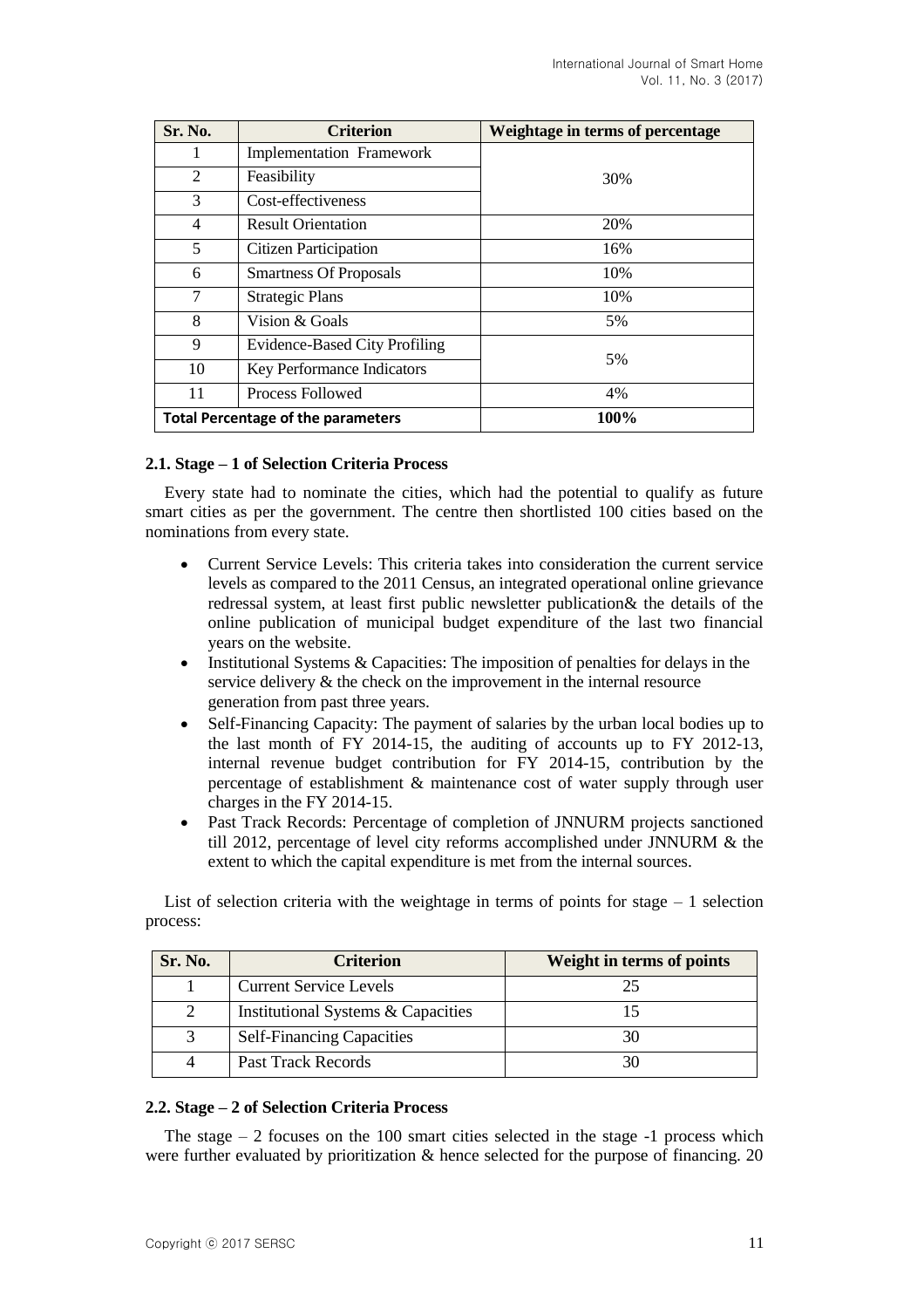cities out of 100 were selected which will be financed during this financial year. The remaining cities were asked to fix the loopholes & hence be ready for the next two rounds of the competition in which  $40 \& 38$  cities would be selected respectively as per the Apex Committee in MOUD (Desk, 2016). List of selection criteria with the weightage  $\&$  subparameters for stage – 2 selection process:

| Sr. No. | <b>Criterion</b>   | <b>Sub parameters</b>             | <b>Weight in points</b> |  |
|---------|--------------------|-----------------------------------|-------------------------|--|
|         |                    | <b>Implementation Credibility</b> | 30                      |  |
|         | Evaluation by city | Vision & strategy                 |                         |  |
| 2       |                    | Proposal Impact                   |                         |  |
|         | Evaluation by      | Cost structure of the Plan        | 70                      |  |
|         | Proposal           | Innovation & Scalability          |                         |  |
|         |                    | Process undertaken                |                         |  |

Urban Development Minister has proposed the below list of 98 smart cities of which Uttar Pradesh & Tamil Nadu had the largest share of 13  $\&$  12 cities respectively. The list consists of 24capital cities, 24 business & industrial centres, 18 tourist& culture influences cities, 5 port cities  $\&$  3 education  $\&$  health care hubs (JEELANI, 2015). These cities were flourish into smart cities 5 years down the line. The list of 20 cities selected in the first stage of 98 are as listed below. (Desk, 2016).

| <b>Rank</b>    | <b>State/Union</b><br><b>Territory</b> | <b>Selected Cities</b> | <b>Rank</b> | <b>State/Union</b><br><b>Territory</b> | <b>Selected</b><br><b>Cities</b> |
|----------------|----------------------------------------|------------------------|-------------|----------------------------------------|----------------------------------|
| 1              | Odhisa                                 | <b>Bhubaneshwar</b>    | 11          | Madhya Pradesh                         | Indore                           |
| 2              | Maharashtra                            | Pune                   | 12          |                                        | New Delhi                        |
| $\overline{3}$ | Rajasthan                              | Jaipur                 | 13          | Tamil Nadu                             | Coimbatore                       |
| 4              | Gujarat                                | Surat                  | 14          | Andhra Pradesh                         | Kakinada                         |
| 5              | Kerela                                 | Kochi                  | 15          | Karnataka                              | Belagavi                         |
| 6              | Gujarat                                | Ahmedabad              | 16          | Rajasthan                              | Udaipur                          |
| 7              | Madhya Pradesh                         | Jabalpur               | 17          | Assam                                  | Guwahati                         |
| 8              | Andhra Pradesh                         | Vishakhapatnam         | 18          | <b>Tamil Nadu</b>                      | Chennai                          |
| 9              | Maharashtra                            | Solapur                | 19          | Punjab                                 | Ludhiana                         |
| 10             | Karnataka                              | Davangere              | 20          | Madhya Pradesh                         | <b>Bhopal</b>                    |

# **3. Global smart cities & its features**

When it comes to the term smart city India is at a nascent stage and so far only the selection of the probable smart cities has been proposed. But across the globe unlike India there are several cities which have been successfully implementing various smart services and projects. Although none of the cities can be categorized as a fully-fledged smart city but most of them are very close to becoming ones. Following are the few global cities to which the rest of the world look upon as smart cities:

# **3.1 Amsterdam**

The capital city of Netherlands is on a mission to turn itself into the world's smartest city. (Larson, 2015) The city is known for its smart urban planning and transportation services. Some of the key smart features of the city are: (Larson, 2015)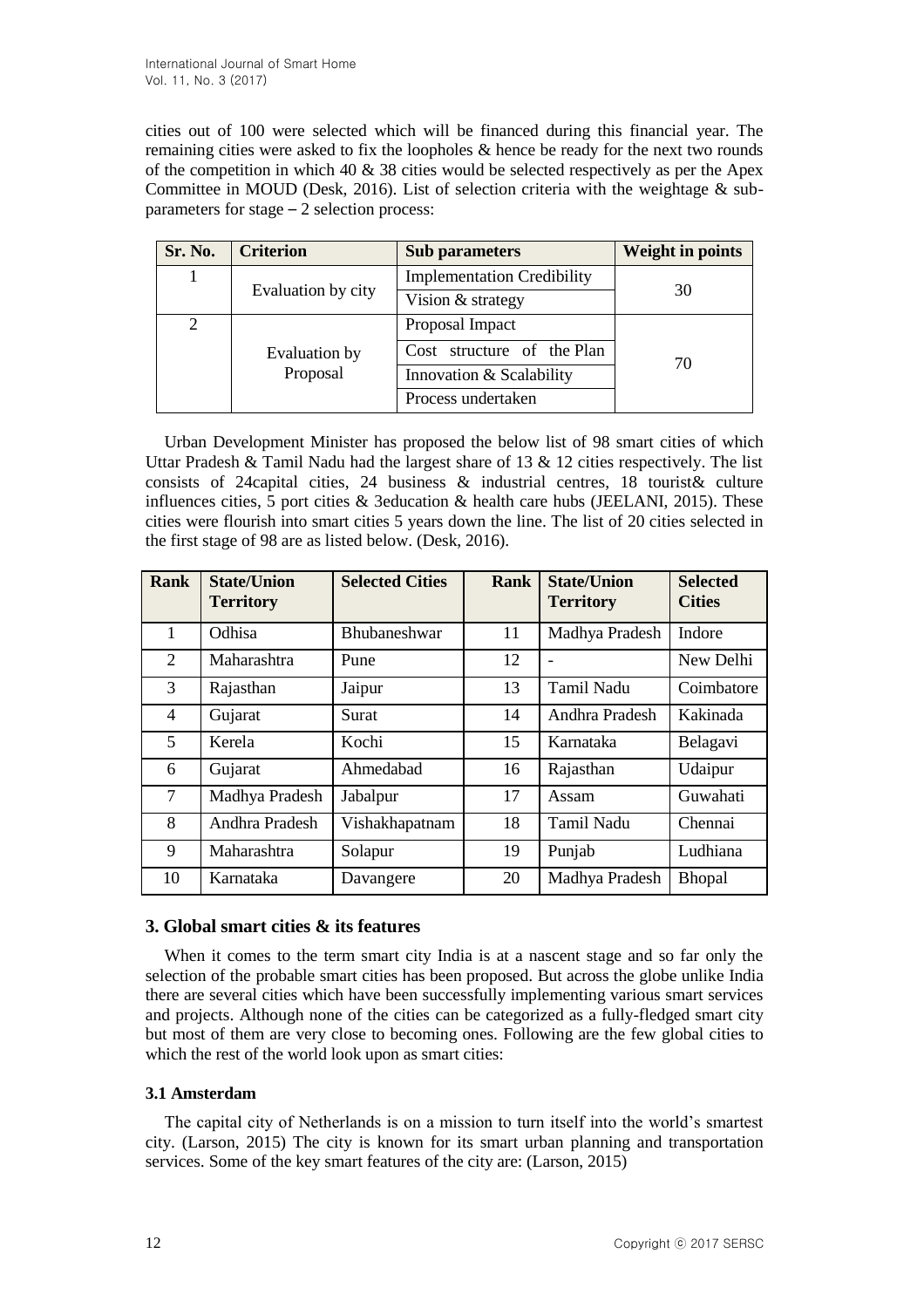- Smart parking and Smart traffic management
- Smart street lighting
- Smart energy meters at households ( to check and reduce energy consumption)
- Free Wi-Fi access points and devices everywhere in the city

### **3.2. Barcelona**

The Spanish city Barcelona can be considered as an ideal smart city. The city has implemented a lot of smart features which no other city has. Following are the smart projects the city is currently running:

- Smart traffic light
- GPS and traffic management software
- Smart electronic transport bus network(solar operated touch screens and bus shelters)
- Smart waste management systems
- Smart street lights
- Sensor technology for irrigation
- Smart solar energy systems for water heating etc.
- Smart urban mobility using mobile apps(for navigating in the city)

### **3.3. Stockholm**

Stockholm is the capital of Sweden and is considered as one of the world's most fibre connected cities. The Stockholm's fibre network is being provided and maintained by Stokab. It is a company which is owned by the City Council of Stockholm. Some of the smart city features which the city has implemented are as follows:

- Green IT strategy
- Smart traffic monitoring
- e-services (minimizing paper usage)
- Most connected city (fibre network everywhere for computer traffic, TV, telephony etc.) (The Smart City, 2016)

### **3.4. New York**

New York is said to be a city of innovative solutions. Traffic once used to be a major challenge for the city with about 3,774 deaths on New York City Streets Between 2001 and 2009. The Department of Transportation (NYCDOT) of the city of New York made use of smart techniques of data modeling to analyze and monitor patterns of traffic and pedestrian as well as for managing traffic efficiently. (Smart Cities Challenge, 2016) Other smart features in the city are also focused on improving its citizens' lifestyle and safety and are as follows:

- Smart traffic management
- Smart meters
- Building automation and control solutions(security, fire safety, alarms, lighting, gas and smoke detection
- Smart energy management(Smart grid, smart water meters, smart solar energy solutions, smart electricity meters)
- Free public Wi-Fi network
- GHG emissions tracking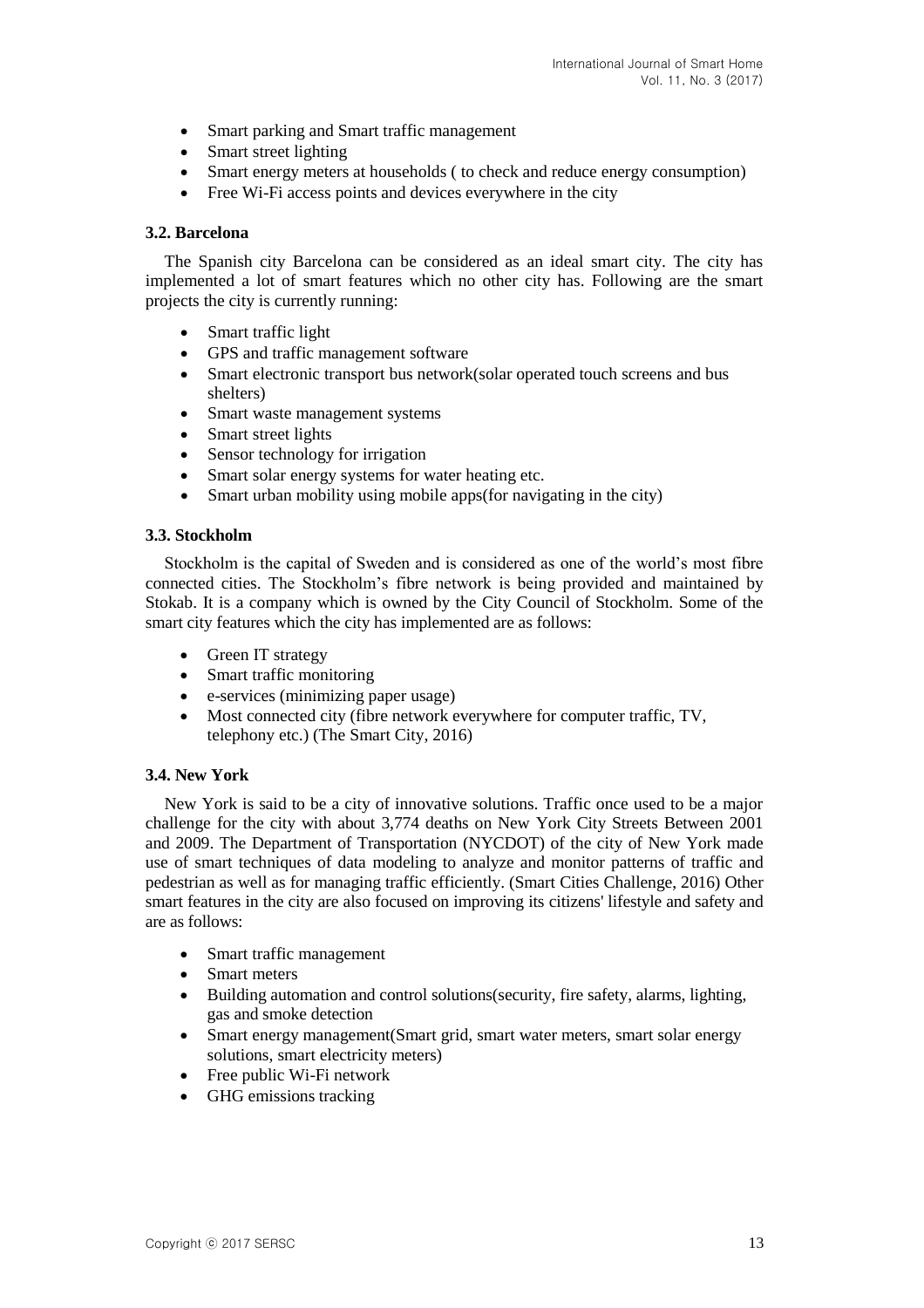# **3.5. Toronto**

The city of Toronto has also focused on providing smart solutions to ensure public convenience and safety. The major smart features of the city are:

- Smart water meters
- Building energy efficiency
- GHG emissions tracking
- Public safety module using CCTV and real-time sensors
- Smart traffic management systems (Peacock, 2015)

### **3.6. Singapore**

Singapore has been named very recently (May 2016) by the market research firm Juniper Research as the world's smartest city. The city has scored most in its public transportation systems. The smart features of the city are:

- Smart transportation
- Smart parking
- Smart traffic management
- Sensors and camera for smart waste management
- High speed wireless connectivity and smart mobility
- Fibre connectivity (Buntz, 2016)

The above cities are not the only smart cities in the world. Apart from the above mentioned cities there are cities like London, San Francisco, Dubai, Oslo, Chicago, Tokyo, Hong Kong, Auckland, Sydney, which are implementing and successfully running a number of smart city projects.

### **3.7. Auckland**

Auckland is one of the major cities in New Zealand. It has a huge problem of traffic and also parking. Auckland is one of New Zealand's largest urbanized city and therefore faces challenges for providing enough space and in keeping the busy traffic moving. Services offered:

- Smart traffic management
- Smart governance
- Smart lighting
- Smart environment
- Smart airways

### **3.8. Dubai**

The Dubai Municipality and the Dubai Smart Government are working round the clock to realize the vision of transforming Dubai into a complete Smart City. Dubai's roadmap from five main aspects towards achieving the smart city includes corporate framework, scientific research, development, awareness and stimulus program. Services offered:

- Smart transportation system (by deploying traffic sensors, launching mobile traffic apps, and also looking at the introduction of driverless vehicles in the city's ecosystem).(Achkhanian, 2016)
- Smart urban landscape project.
- Smart energy grid
- Smart government e-services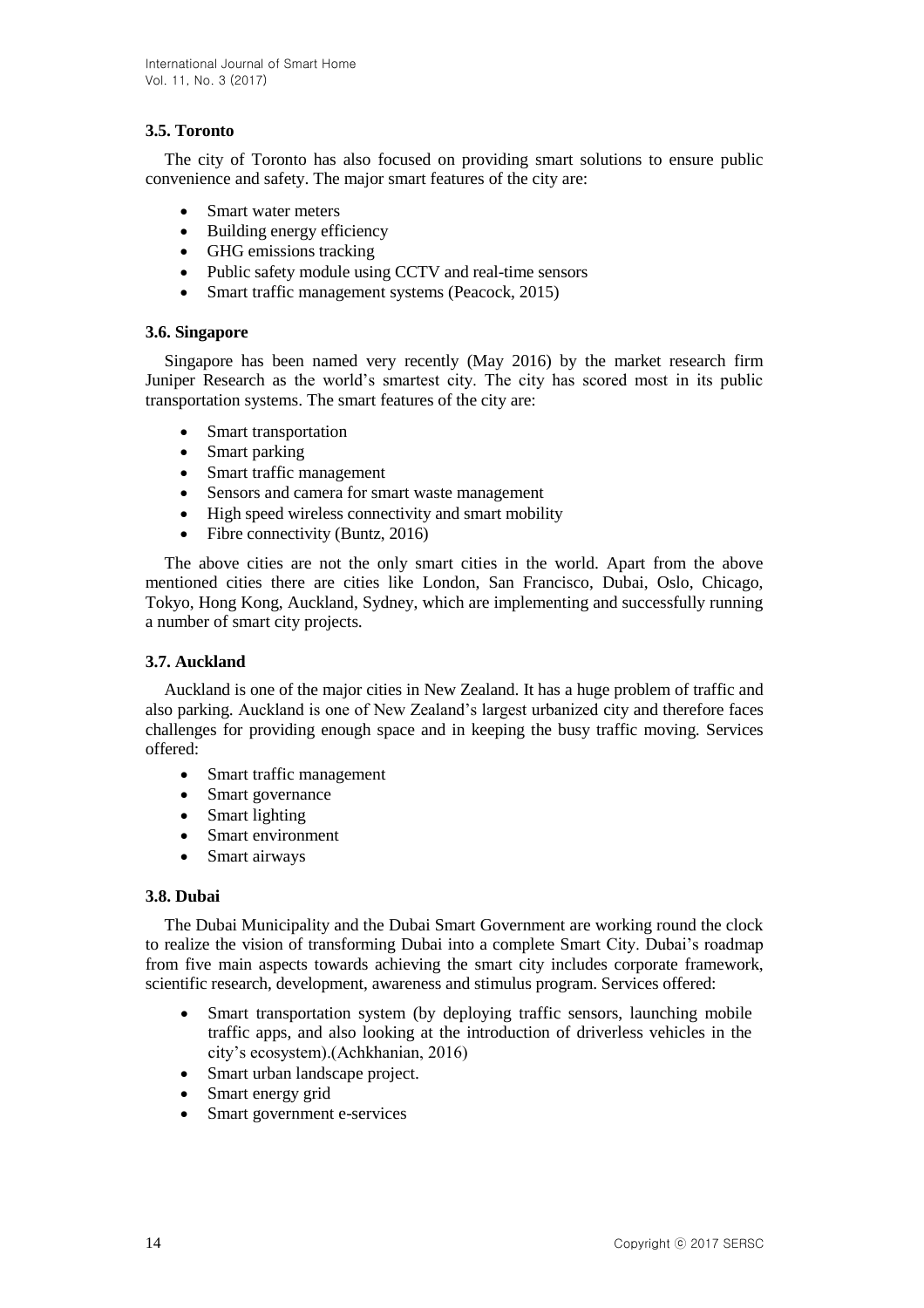## **3.9. Oslo**

Oslo is the capital of Norway, it also has the largest population. The Oslo region is one of the fastest growing regions in Europe. For such a growing city, it requires the implementation of many smart solutions to deal with challenges and create exciting opportunities for its citizens. Services offered:

- Smart street lighting system
- Smart decarburization
- Smart parking
- Smart LED lighting
- Broad sensing network for monitoring traffic levels
- Smart grid system

### **3.10. Hong Kong**

In recent years, the Hong Kong Special Administrative Region (HKSAR) Government has been ensuring the development of Hong Kong as a regional data centre with initiatives to establish an Internet exchange centre and assume a leading position in cloud computing service in the region, thus laying the foundation for Hong Kong to develop into a regional Internet hub. (Central Policy Unit, 2015) Services offered:

- Smart mobility
- Smart environment
- Smart governance

### **3.11. London**

Considered as one of the biggest cities in Europe, London implements smart solutions to meet its challenges using its robust and unmatchable communication, transport, and business connections. Smart London is all about making the capital function better and making its citizens grow with innovative ideas. Services offered:

- Smart enterprise(Government of UK)
- Smart safety
- Smart health(Government of UK)
- Smart transport
- Smart environment

### **3.12. San Francisco**

San Francisco has been very much a part of the International Network of Smart Cities since 2011. The city has also been sharing its best practices with sister cities like Paris and Barcelona. The government of San Francisco has leveraged technology to expand transportation system, devise more efficient building operations, reduce energy usage and streamline waste management system for achieving objectives of greening the city while ensuring better mobility. Services offered:

- Smart shipyard implementation using GPS enabled technology
- Smart building
- Smart governance and Smart waste management

### **3.13. Sydney**

Sydney is the most populous city of Australia. Sydney enjoys the credits of inventing Google Maps and typical Wi-Fi technologies. Sydney uses London-style open payment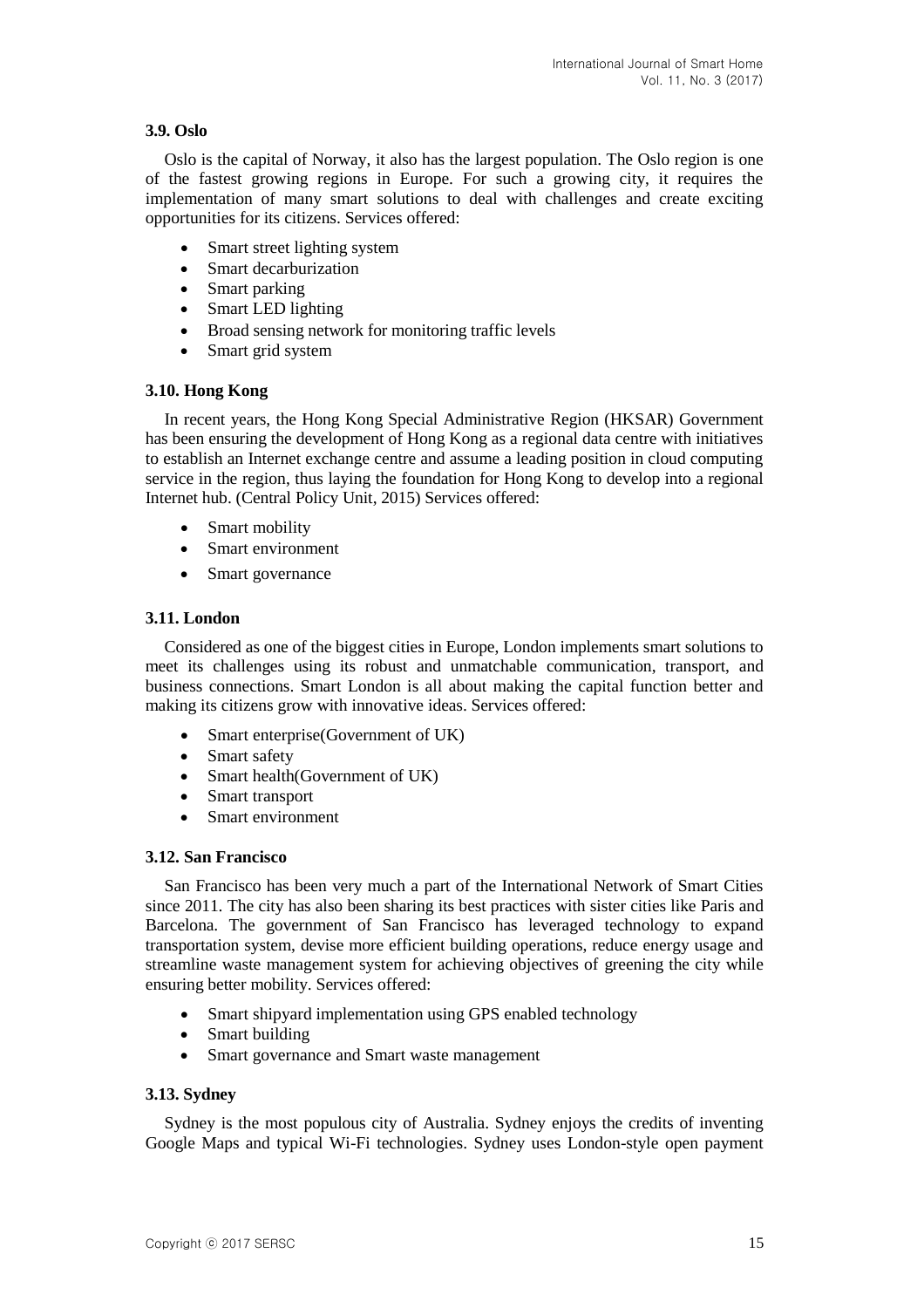technology. Sydney is a very sociable place, so Internet of Things (IoT) has the capacity to facilitate easier, faster and fluent networking, business and meetings. Services offered:

- Smart parking
- Smart grid
- Smart retail

# **4. List of Services in a Smart City**

### **4.1. Smart Energy Meter**

The Smart Energy Meter is the latest digital gas & electricity meter which can digitally rate the consumption and send it to the energy supplier on real time basis. These meters are replacing the traditional meters being used currently and helping in more accurate energy readings (Smart meters |What is a smart meter and how do they work, 2016). These meters come with monitors which help in more accurate monitoring of the energy consumption. The kWh  $\&$  cost wise energy consumption can be known to the customer  $\&$ hence they can modify their energy usage patterns by switching appliances which consume more electricity or gas and focus on savings.

The smart meter uses the IOT technology with the help of which both the users  $\&$  the suppliers can get to know about the energy readings simultaneously & hence help in better communication between the two parties (Smart Grid, 2014). The consumers no longer have to wait in queues or wait for the supplier to come to your premises and realize the bill amount. The customers can directly pay via the energy portals that their suppliers manage online or they can directly pay via the payment merchants which the suppliers are tied up with. Also, there can be various options from which the customers can pay – *i.e.*, via mobile, computers, other various payment options, *etc*.

### **Benefits**

- Accurate billing system
- Better understanding of the energy usage patterns
- Ease in energy switching
- Understand the customer usage patterns from the supplier's side
- Various tariff options available based on the energy consumption

### Vendors

Trillion | Silicon Labs | Tech Mahindra | Kamstrup | Maven Systems | Capgemini | Siemens | Schneider-Electric | EDMI | IBM

# **4.2. Smart Energy Grid**

The smart grid is an evolved electricity network based energy providing service that manages electricity demand with new communication  $\&$  control capabilities of the 21<sup>st</sup> century using computer based remote control & automation. The system encompasses the two way communication technology from the suppliers to the consumers and vice versa in which the consumers act as the prosumers of electricity (Smart Grid, 2014). Smart Grids will help mitigate the carbon footprint and help in providing efficient electricity to meet the required demands, increase the reliability and maintain the quality of power supplies, power of backward compatibility with the existing infrastructure as well as long lasting technology standards (IEEESmart Grid, 2015).

### **Benefits**

 $\bullet$  Better control over energy costs from the customer's perspective & more reliable energy supply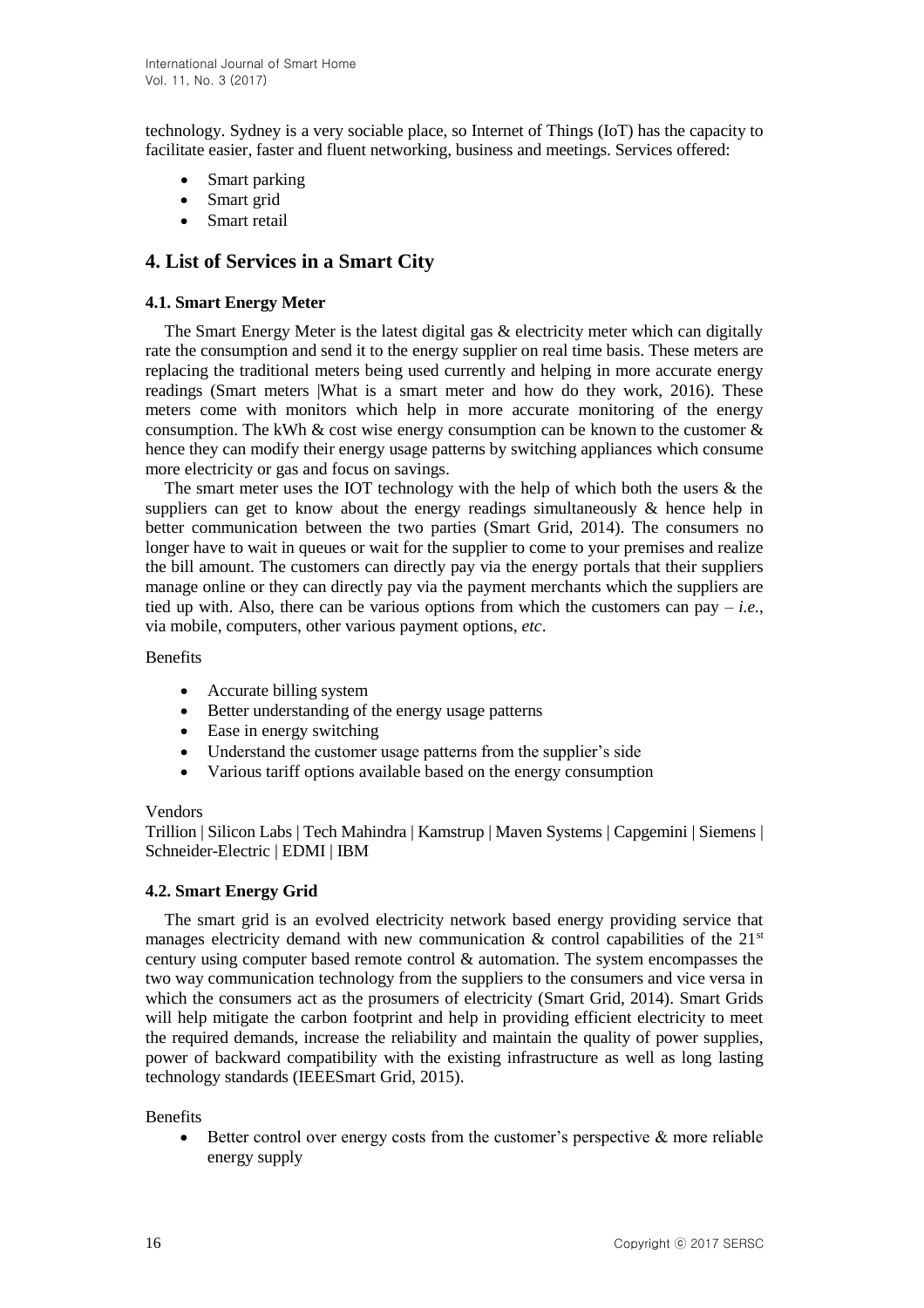- Reduction in the peak demand with integration of renewable sources with the grid in power supply, reduced CO2 emissions & other pollutants
- Major focus on smart grid implementation is to cater to capacity, efficiency, reliability & sustainability
- Interoperability with the communication standards and integration with the renewable as well as non-renewable power generation sources simultaneously
- Automatic detection of the failure and computerized self-healing mechanism
- Enhanced customer participation in supplying back the electricity and hence following the prosumer concept
- Better load handling, demand response support and decentralization of power generation from multiple sources as per the capacity & demand

#### Vendors

ABB | Cisco | Schneider-Electric | Intron | Siemens | Tendril | Opower | Aclara | Silverspring |Honeywell

#### **4.3. Smart Street Lighting**

Street Lighting solutions for the modern world are replacing the basic functionalities of the LEDs in providing light in public parks, parking and roads to enhance the pedestrian safety, providing more energy efficient solutions and incorporating wide range of IoT applications integrated in one lamp post(www.echelon.com). Also, street lighting solutions from big players follow the open network standards so as to maintain the interoperability and work with different horizontal verticals in terms of component  $\&$  technology functionalities.

The transformation in street lighting systems is taking a positive shape as most of the private solution providers in metro cities have started to implement the latest smart street lighting solutions. These no longer would require replacing the existing legacy network of street lights as these new solutions have majorly deployed in the green field colonies  $\&$ townships. So the government needs to think about solutions which can work on their legacy networks in some areas while the newly smart cities need to incorporate the totally new methodology of street lighting systems.

Benefits

- 24\*7 power control with the help of automated computing and software control mechanisms
- Integration of sensors like air, gas and temperature along with the lamp mask can enhance the functionality and help in monitoring the pollution levels
- Integrating cameras powered by the street light circuits can help in increasing public safety &empower the video based applications
- Controlling the digital advertising panels and providing electric vehicle charging functionalities
- Cost and energy efficient control systems as compared to the legacy networks while reducing the energy consumptions
- Identification of the individual lamp failure with full remote control of the network
- Local/remote and secured web access to the street light monitoring web applications along with data collection & web services

#### Vendors

OSRAM | Tvilight | SilverSpring | Echelon | Billion | InteliLight | GE Lighting | Maven Systems | Verizon | TelensaPLANet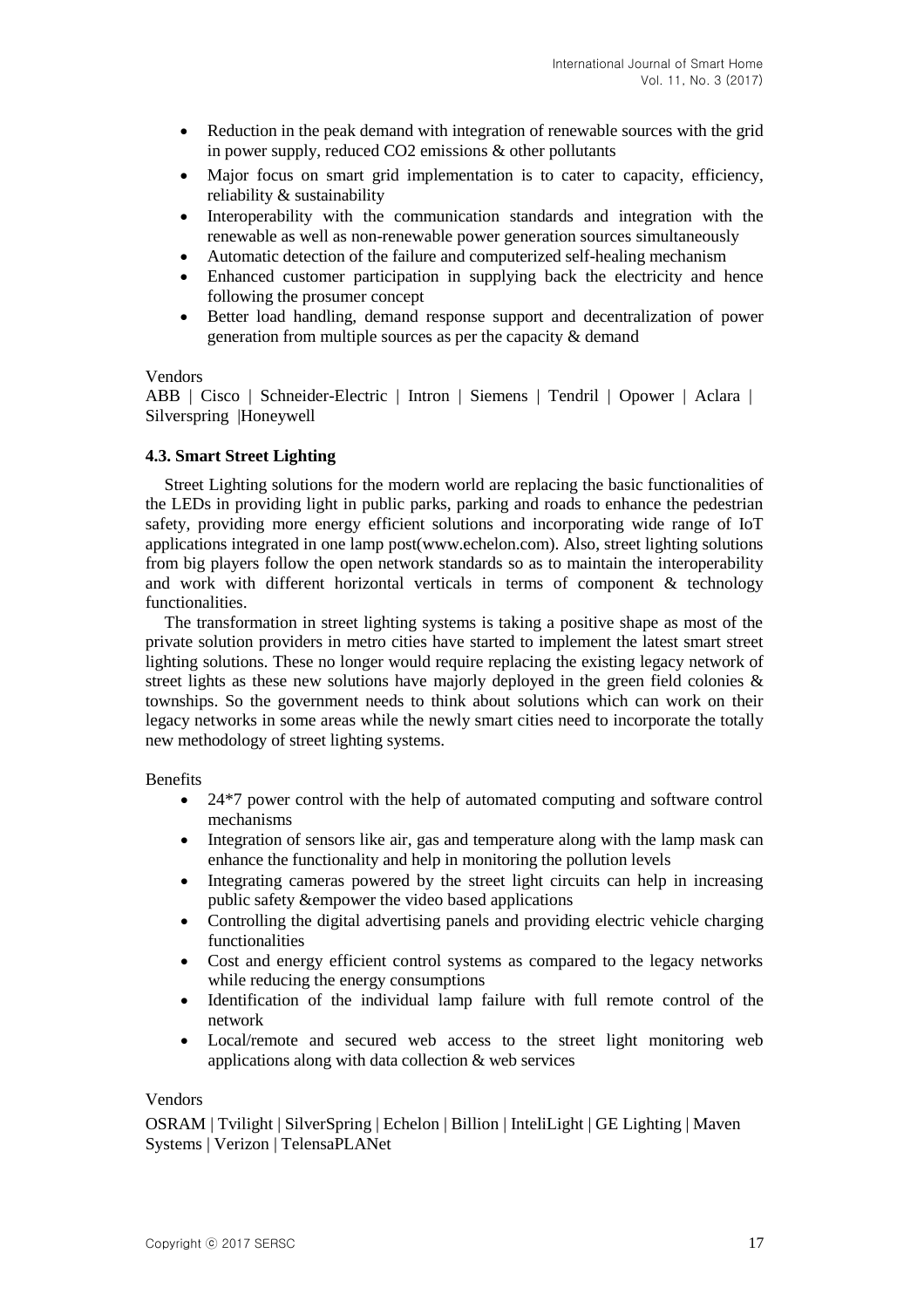## **4.4. Smart Parking**

One of the biggest difficulties any developing or developed country faces is parking for vehicles. India, too, is witnessing the increasing number of private vehicles creating chaos for the traffic management systems in India. Implementing smart parking solutions would create many opportunities in terms of efficient parking management as well as ease for the customers in utilizing the space for parking.

Metros are getting flooded with cars and every multistory building is facing the challenge of finding the best parking solution for its occupants. With various vendors across the globe providing smart parking solutions, this difficulty has started mitigating but is not in sync with the increase in the vehicles. Implementation seems to be a challenge as most of these solutions need to be retrofitted. Nevertheless, greenfield building and flats as well as the malls have been implementing smart solutions which is also in less numbers. Hence, there is a very desperate need for these smart parking solutions to be effectively implemented.

Benefits

- Integration with the IoT technology & cloud based solutions for automated remote monitoring
- Accurately predicting& sensing the available space for the parking in real time based on which the users can be notified the exact parking available (Aditya Basu, 2014)
- Two way communication to ensure that there is no communication gap between the parking provider and the customer
- Reduced costs and manpower deployment as the process is happening automatically
- Highly secure vehicle facilitating individual monitoring of the vehicle by the owner

### Vendors

SmartParking | Siemens | CivicSmart | Cisco | Sterlite | Amricon | Intercomp

### **4.5. Smart Building**

Making homes, commercial buildings, malls and hospitals better by automating and integrating various small systems which could help ease the lifestyle & working conditions of the people within the premises of the building falls under the scope of an advanced automated  $\&$  intelligent building. The aim of a smart or intelligent building is to minimize the use of resources  $\&$  make services like fire  $\&$  safety, alarm systems, lighting control, detection of leakage – gas, water  $\&$  many such services accessible instantly  $\&$  during the time of necessity (Honeywell | Building Solutions).

The major controller or driver of all these systems is the Building Management Systems (BMS) and Building Automation & Control Systems (BACS). With the incorporation of these systems, it is pretty accurate and easy to manage different services within a building. These systems come with latest IoT technology integration and are very powerful (Intel, 2014). It helps majorly in reducing the manual control over almost all the systems accessible manually and can be controlled remotely. These include smart meters, water and gas detectors, automated lighting control systems, pollution detectors and various types of sensors for multiple purposes.

**Benefits** 

- Automated monitoring & control from a single platform which can be done remotely or within the premises.
- Energy optimization and increase in the operational efficiency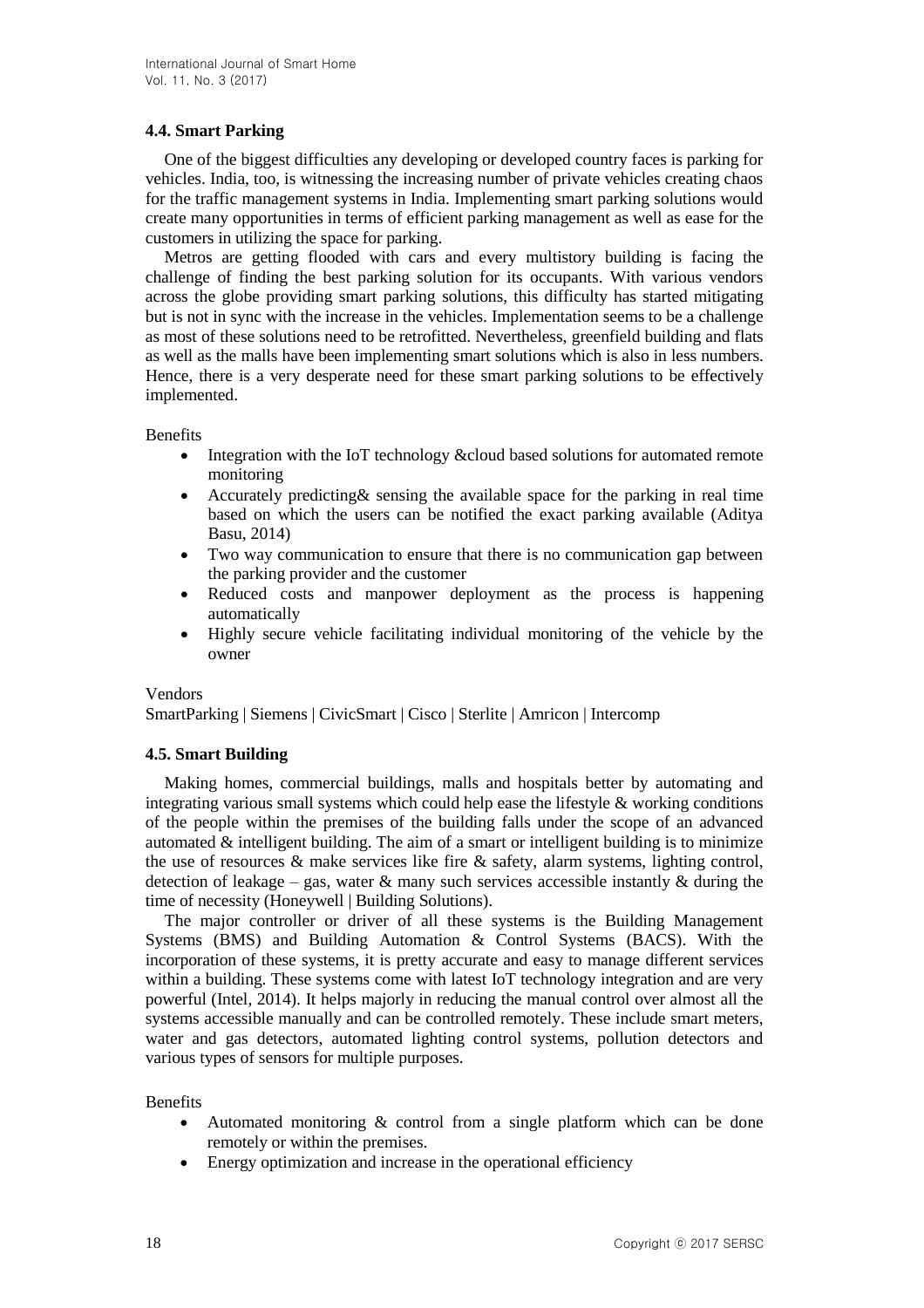- Increased safety as well as security with greater comfort and ease in working conditions
- Systems are easy to deploy and lower life-cycle costs

#### Vendors

Honeywell | Intel | Cisco | Siemens | CommScope | IBM | Schneider-Electric | ThingWorx | JohnsonControls | Geecomms

#### **4.6. Smart Waste Management**

Waste management has always been a big problem in urban as well as rural areas. The authorities always look for ways to handle the large amount of waste that is produced in cities. Waste is generally collected from households, factories, workshops etc. and dumped in large dumping grounds which are located on the outskirts of the cities. India has a huge population and it is growing by the day. As per the census of 2011, India has a population of 102 billion. The amount of waste generated by such a massive population is huge. This fact makes smart waste management a necessity.

Smart waste management is the collection and management of the solid waste collected from various sources like households, commercial buildings, hospitals, slaughter houses, public places, restaurants *etc*. The use of technologies like RFID disposal tag, sensor containers and vacuum containers, which provide real-time fill measurement of solid municipal waste will cause a great deal of relief from the traditional dumping of waste in dumping grounds. The main focus should be on recycling. The recycle policy will be the main motto of smart waste management. (Urbiotica)

#### Benefits

- Reduction in time and energy required to provide waste management services(Urbiotica)
- Reduce the amount of waste created
- Make the environment safe
- Reduce the spread of diseases
- Cost reduction and resource optimization

#### Vendors

Urbiotica | Enevo | Smartbin | MOBA Mobile Automation MG | BreSMARTWaste | Grid Waste |Compology| Bigbelly | Waviot waste montoring | Ecube Labs

#### **4.7. Smart Pollution Detection**

Pollution is something that has been haunting urban areas in recent years. Progress has always come with a cost and the environment has always being paying for it. Pollution causes harm to us humans and other life forms on a great deal, hence smart pollution detection systems are the need of the hour.

Smart pollution detection can detect the level of pollutants in the air or any other medium for that matter. As per the level of pollution, smart solutions can be devised to curb this pollution.

The objective of smart pollution detection is to use IoT for the detection of pollution in a specific area(Marina Sruthi.M, 2016). A number of devices are connected to the internet. These devices keep updating the amount of pollutants say, Carbon Monoxide to the cloud. The data collected from various devices in the same area can be collected and the pollution level in that specific area can be estimated.

#### **Benefits**

• Reduction of pollution (air, water and noise)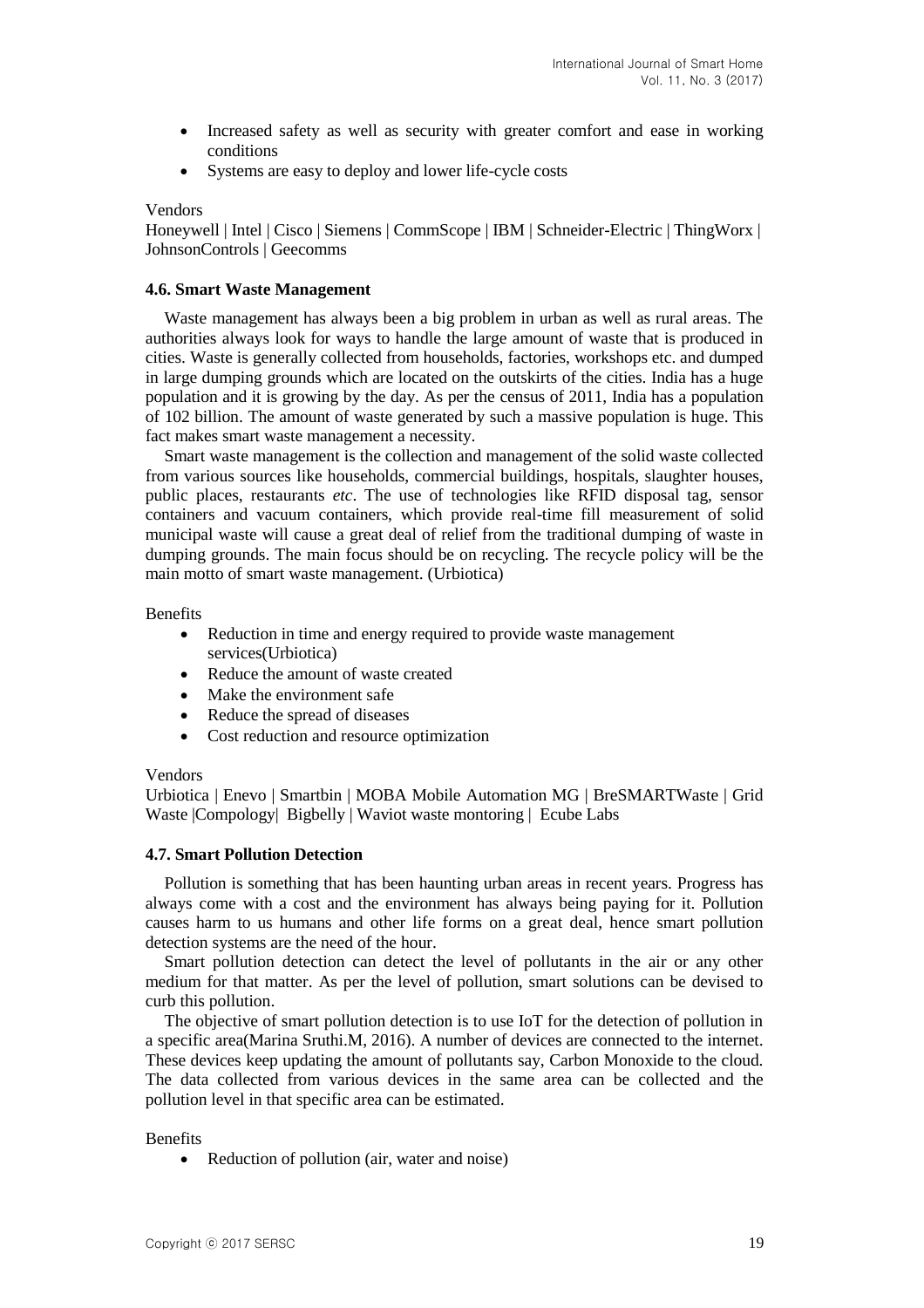- Cleaner environment
- Reduction of greenhouse gases

#### Vendors

Breeze | Breezometer | Understory | Aclima | DasBox | Lapka Inc. | Cumulonimbus

### **4.8. Smart Forest Fire Detection**

Forest fires have caused irreparable losses of precious human lives and properties. In the summer of2007, there were more than 80 people died in Greece and 670,000 acres (2,711 km2) burned because of fires. The same year in California, 500,000 acres (2,027 km2) were devastated by the flames, causing at least 14 fatalities. These forest fires once started are very difficult to extinguish, and soon spread across the region causing devastation along its path.

The solution to this problem is a wireless sensor network, a communication network and a reception centre. The wireless sensors will detect the rise in the temperature and also detect the rise in the levels of different gases like Carbon Monoxide, Carbon Dioxide, Nitrogen Dioxide etc. and alert the reception centre. Also satellite images of the particular area can be obtained which will point out the exact location of the fire.

Benefits

- Reduction in loss of lives
- Reduction in loss of property
- Fires can be controlled in the budding stage
- Air pollution control

Vendors Libelium| Crossbow Company

### **4.9. Smart Water Management**

Water is one of the most precious resources required to sustain all forms of lives. Water as an important resource needs to be conserved. Hence smart water management plays an important role in the development of a better and sustained tomorrow.

Smart water management helps farmers irrigate crops in an effective manner while helping in landscaping. The most important function of water management is the conservation of water. Effective management of water is also an important role played by the smart water management system.

**Benefits** 

- Better utilization of water resources
- Conservation of water
- Better irrigation
- Effective landscaping
- Reduction of pressure of the Earth's water resources

#### Vendors

Rachio|Valor water aanalytics|Watersmart software |Sensus| SIWA Water management

### **4.10. Smart Transportation**

A huge number of people travel on a daily basis putting huge pressure on the transportation system. Many people tend to lose their lives in the process also. Transportation not only includes road transport, but also sea and air transport. Also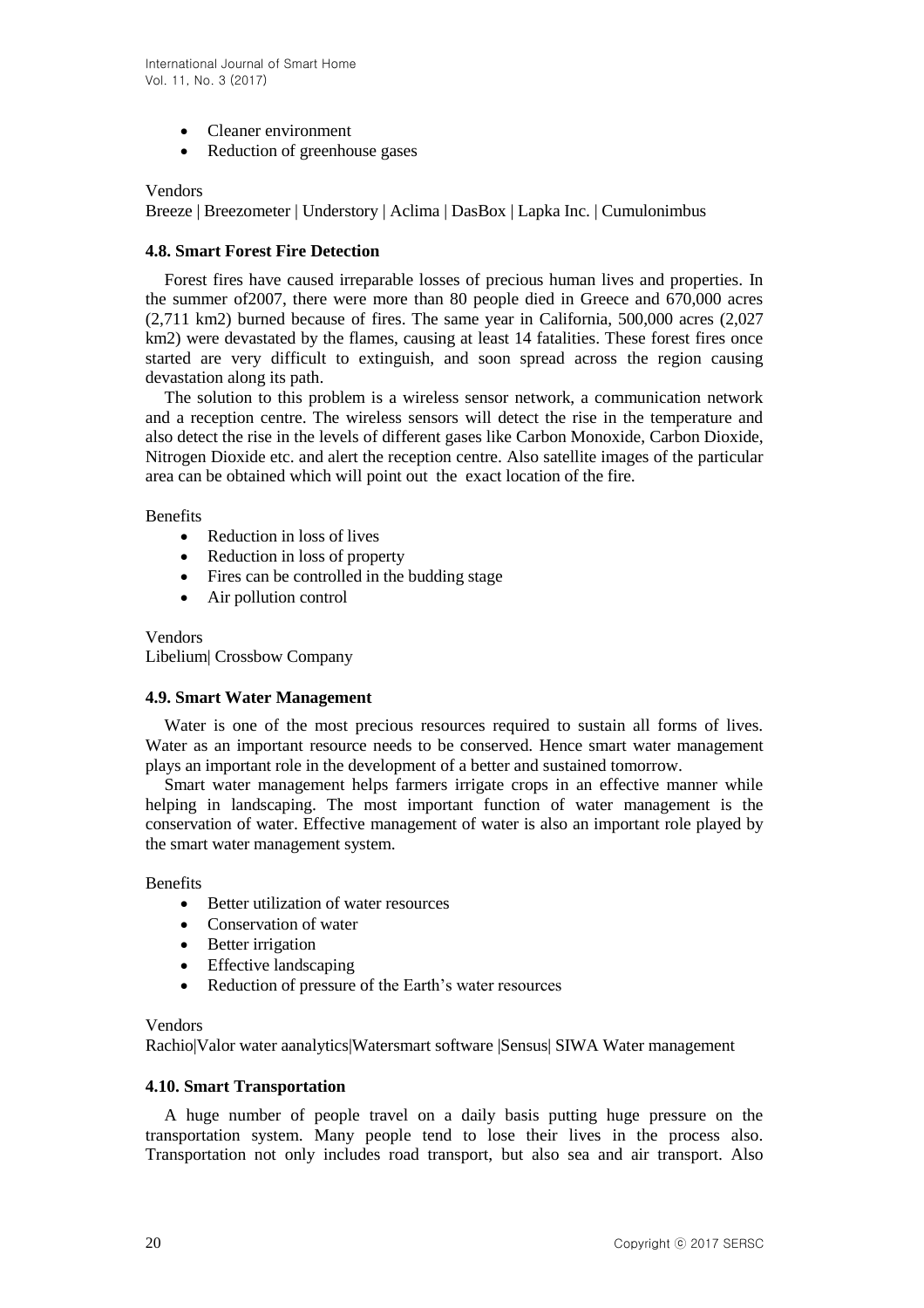management of logistics is a big problem for companies. Smart transportation will prove to be a boon to such organizations. (LAM)

Smart transportation helps enterprise and people to improve efficiency during the journey from varied data acquisition, analysis, and precise predictions. Furthermore, with real-time streaming NVR (Network Video Recorder) logs, critical moments can be recorded when accident happens, therefore enhancing safety of drivers and passengers on the move. (LAM)

**Benefits** 

- Lesser accidents
- Lesser pressure on transportation systems
- Better managed transportation
- Better productivity
- Healthier environment

#### Vendors

IEI integration corp. |Zagster|Yunmake|Mojio|Shuttl|Vinli|ather Energy |Zubie|Bridj

#### **4.11. Smart e-health**

The IoT concept enables the use of electronic devices to capture or monitor data. This concept can be implemented in the healthcare industry. Connected electronic devices can be made available to patients reducing the need for a direct patient-physician interaction. There are various forms of E-health such as electronic health records, Virtual health care teams, e-Prescribing, m-Health, Tele-Health, Telemedicine, Medical research using Grids and Healthcare Information Systems, Consumer health informatics (eHealth, 2016). Therefore, E-Health gives the opportunity to enhance healthcare services by utilizing information technology and wireless communication systems, Internet, interactive TV, remote monitoring and voice response systems, CD-ROMs, DVD-ROMs. Healthcare wearable's are becoming widely used in the e-health industry. It is expected that the number of smart wearable's shipped to the end users would reach 130 million by 2018.Smart watches, fitness bands, Google glass, knee braces, smart contact lenses *etc.*, are being used as wearable's in the e-healthcare sector. (Kosir, 2015)

#### **Benefits**

- Real time monitoring of health of patients suffering from chronic diseases
- Reduction in the need for direct patient-physician interaction
- Enhanced health-care quality because of technological improvements
- Easy storage of past records and health related data
- Faster aid in case of emergency due to connected systems

### Vendors

Google|Carestream|AirStrip|AliveCor|Apple|Athenahealth|AT&T|BostonScientific|Cardio Net|Cerner|Epocrates|Fitbit|Honeywell|Jawbone|MotionComputing|Nike|Qualcomm|Sanofi |Telcare| Zephyr Technology(Visiongain, 2015)

### **4.12. Smart Governance**

Governments of countries seek to promote growth and strengthen the economy through improved governance, modernization and public expenditure. SMART Governance or egovernance is about making use technology to support better planning and decision making to improve the ways in which public services are delivered. Using smart governance the government can leverage ICT in developing single and centralized access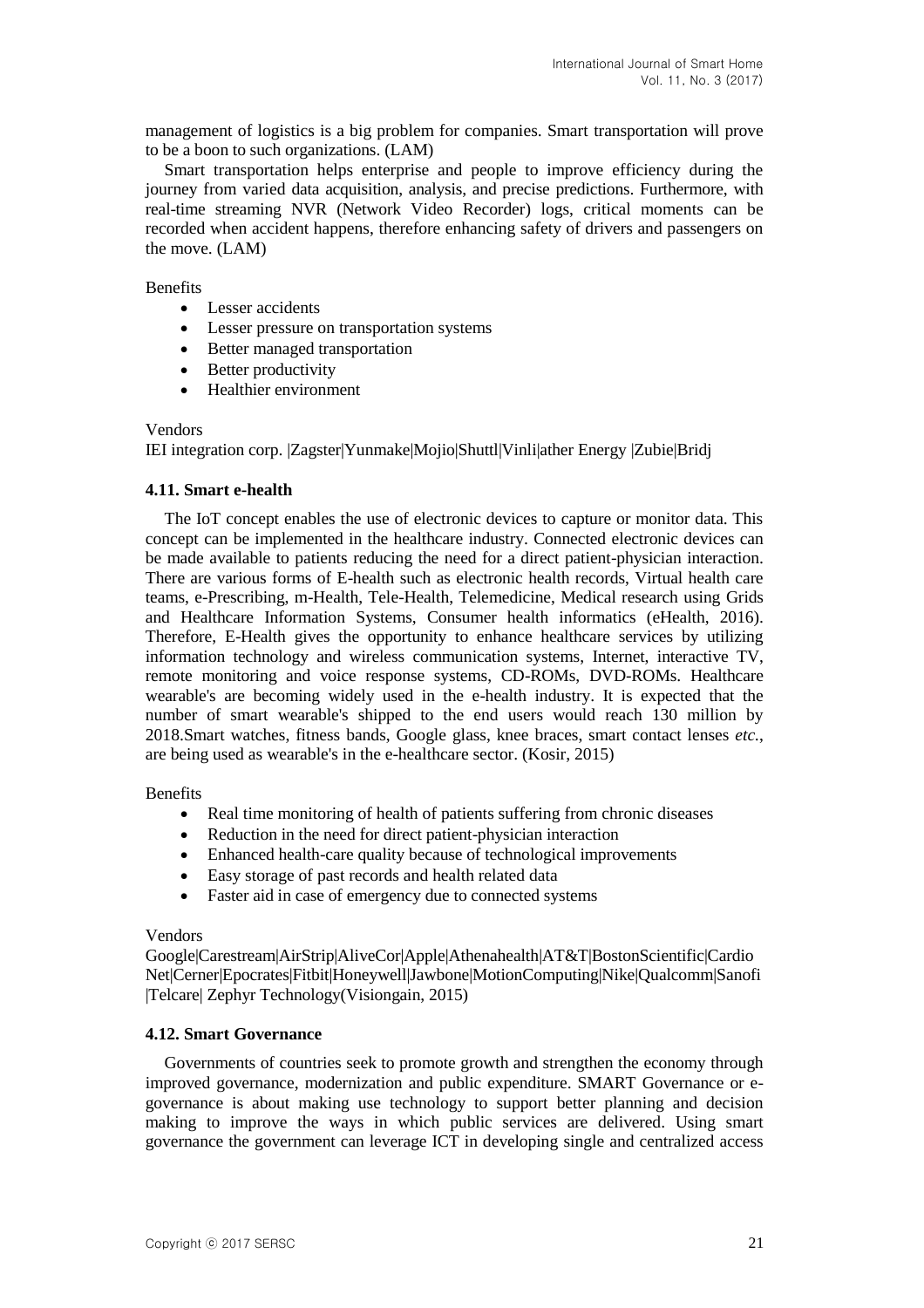points so that citizens can access government services like bill payments, tax payments, application for new connection, birth/death certificates etc.

Benefits

- Speedy Access: Access to government services used to be very cumbersome with large waiting queues. But with the help of government portal citizens can avail those services faster and seamlessly.(JOSHI, 2008)
- Cost-Reduction: Paper-based communication needs a lot of paper, stationary, printers, computers, etc. which amounts to huge expenditure. E-governance makes services cheaper saving a lot of money for the Government.(JOSHI, 2008)
- Transparency: The citizens will have access to all the information anytime they want to. Existing processes might give ways to the government to conceal some of the information from the public but once the information is made available online it can eliminate the possibilities of hiding any information.(JOSHI, 2008)
- Accountability Once the governance processes become transparent the Government automatically becomes more answerable to its citizens.(JOSHI, 2008)

### Vendors

Most of the E-governance models follow PPP (Public Private Partnership) model(E-governance,2016) Technology companies:NISG (India) |TCS|L&T Infotech|Infosys|Wipro|CSC|FNPL|IAP corp|Consulting Companies:EY|PWC|Deloitte|Mckinsey|Sterlite

### **4.13. Smart Agriculture**

Smart agriculture is seen as one of the important smart city feature and the IoT is a key enabler of smart agricultural solutions. Agriculture today faces challenges like irrigation shortage, limited land availability, increasing consumption, difficulty in managing costs. New and innovative IoT applications can address these issues while increasing sustainability of agricultural production. Remotely monitored sensors can be deployed that can detect moisture levels of the soil, growth-stages of the crop, any infection developing in the crop, livestock feed levels *etc*. Also IoT enabled devices can remotely control and manage harvesters and irrigation equipment and using artificial intelligence based analytics combined with other information, such as weather decision making can be improvised.(Smart Agriculture)

**Benefits** 

- Enable farmers to easily track data and take appropriate prior action to improve productivity
- Utilize the limited land availability and irrigation facilities with maximum efficiency
- Pest control, Manure requirements etc. can be done based on real time data
- Highly precise farming methods can help reduce wastage of resources

### Vendors

North America is pioneer in implementing Smart agriculture and the concept is at a nascent stage in the rest of the world. Therefore major vendors are from North America are:

Anemon (Switzerland)|eCow (UK)|Medria Technologies|Deutsche Telekom|Ag Junction (U.S.)|Deere & Company (U.S.)| Raven Industries Inc. (U.S.) | Trimble Navigation Ltd. (U.S.)| AGCO Corporation(U.S.)|SST Development Group, Inc. (U.S.)|SemiosBIO Technologies Inc. (Canada) | VodafoneGroup(Guerrini, 2015)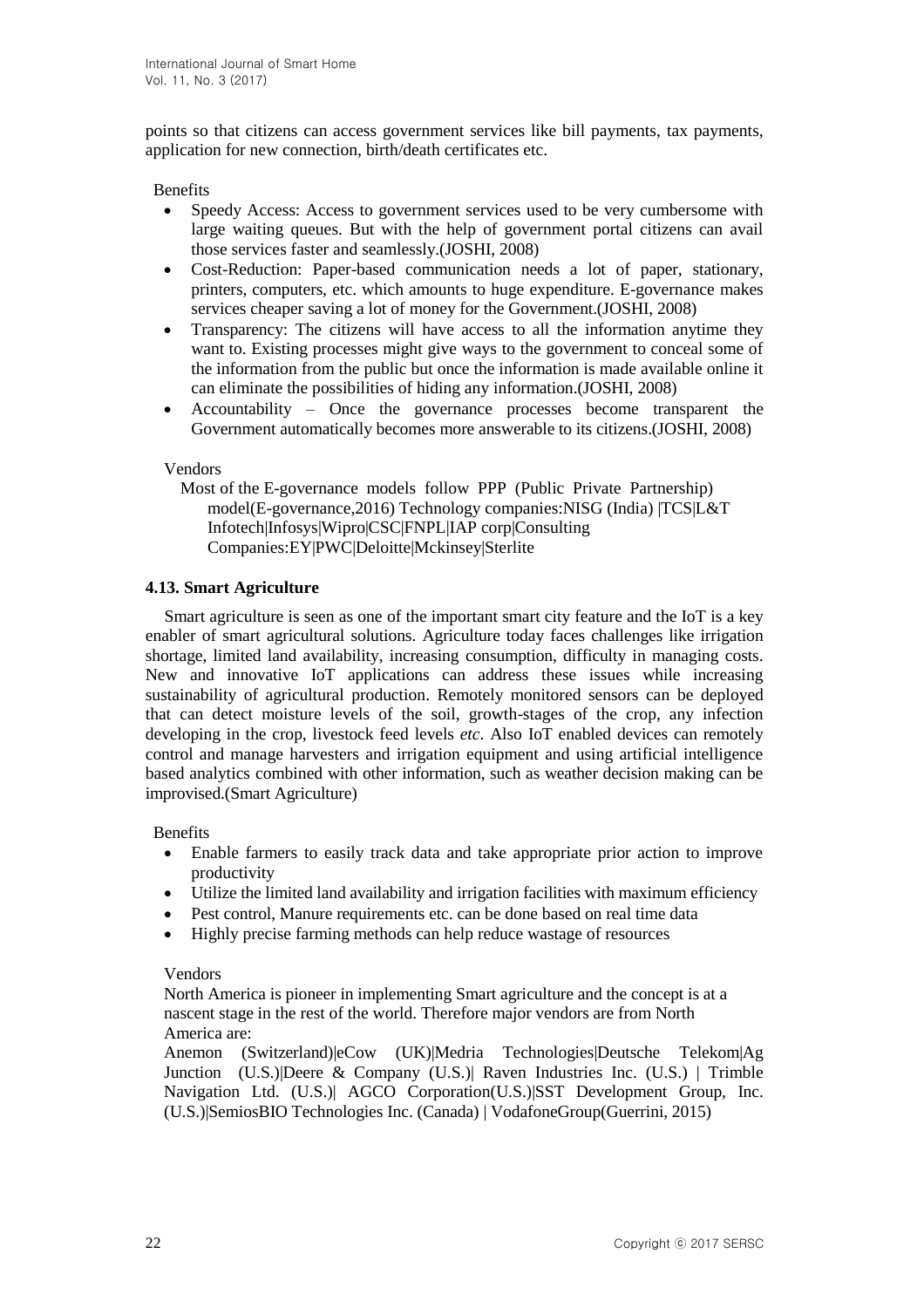### **4.14. Smart Contactless Payments**

Contactless payment systems make use of technologies like RFID (Radio-Frequency Identification) or NFC (Near Field Communication)for carrying out secure payments. The antenna and the embedded chip enable the consumers to wave their cards, fobs, or handheld device against a reader at the POS(point of sale) terminal from a distance. Customers can use debit cards and credit cards, smart cards, key fobs or other devices like smartphones to make the payments. The point of sales needs to be equipped with payment systems which can accept all forms of cards and handheld devices irrespective of the vendor.

**Benefits** 

- Faster: Transactions are faster as compared to conventional cash payments, debit or credit card purchase because it typically does not require signature or PIN verification.(Contactless Payments)
- Secure: Contactless cards and devices are incorporated with many layers of security. Contactless works while a card or device is a few centimeters away from the terminal and this makes it apparently impossible for any details to be intercepted while using it.
- Convenient: Customers need not carry cash all the time(The benefits of Contactless)

#### Vendors

Contactless readers: ViVOtech|OTI|Verifone| Contactless POS systems: VeriFone |IBM|Hypercom|Ingenico|Nurit|Lipman|Micros|Radiant|

#### **4.15. Smart Logistics**

Smart logistics involve the use of ICT in the planning and control of supply chain management processes. Smart logistics features include the use of telematics for real time tracking and tracing the vehicles carrying the freight, linking SCM data to analytics tools to understand about the real time relationship between real-world shipments/orders and website traffic, using technologies like RFID tags and systems like bar coding and GPS tracking to track inventory at various stages of the supply-chain of the logistics in the warehouses, using smart packaging which responds to the stimuli of touch by consumers or sense if the product shelf life is over or may also provide security from theft by lighting up.

**Benefits** 

- Easy to analyse customer buying patterns and make proactive decisions of managing supply based on demand
- Reduced time of delivery and overall improved and secure logistics services
- Reduced inventory and warehouse cost
- Reverse logistics are easier to manage.

#### Vendors

T-systems|Hitachi (transport system)|CGI group (UK)|AirIQ|Fleetmatics|Trimble(TOP 10 GLOBALCOMMERCIAL TELEMATICS COMPANIES, 2016)

#### **4.16. Smart Retail**

Retail operations have ubiquitous presence in all aspects of our lives. Retail stores are spread everywhere and people visit retail stores very frequently. Hence for a city to be smart, retail is one of the major services that should evolve into smart retail.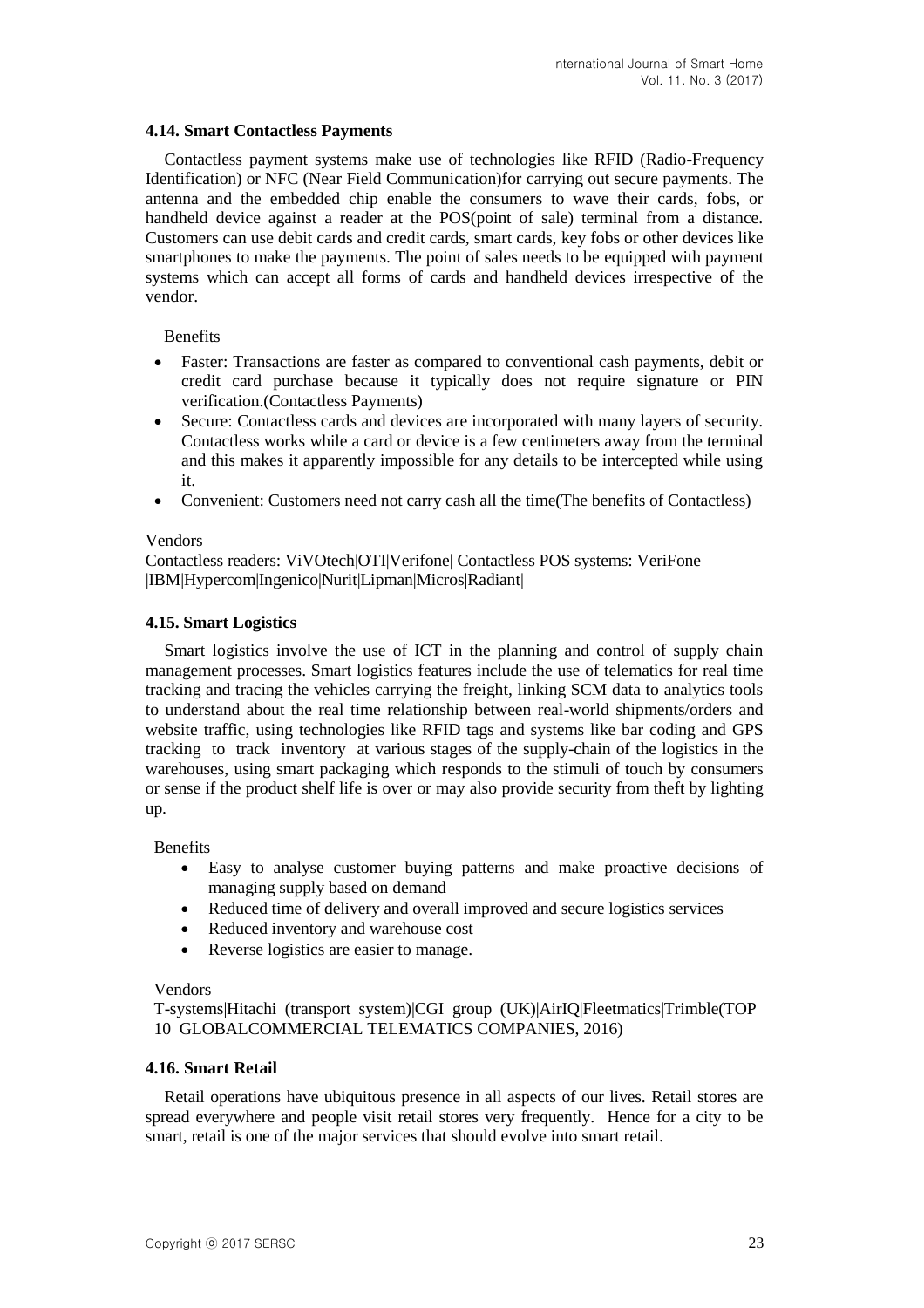Smart retail includes accelerating the time to solution deployment and making cost saving easier, increasing the efficiency of processes, and also managing the inventory in a better way. Connection of tens, hundreds, even thousands of endpoints, from inventory RFID tags to digital displays to smart shelves, and manage them all from a single interface(Intel). Smart retail also includes keeping valuable customer data safe with the help of tokenization.

Benefits:

- Process efficiency
- Safety and security (HCL Technologies, 2016)
- Better inventory management
- Better store management
- Real time monitoring POS peripherals, POS terminals *etc.*
- Optimize supply chain
- Balance profitability and value to the customer(HCL Technologies, 2016)

### Vendors:

HCL | Intel | Smart Retail Solution | IBM | IEI Solutions | NEC Corporation of America | KosakuraSmart Retail Solutions | Cisco | Fujitsu | SAP |

### **4.17. Smart Vehicles:**

Smart vehicles can be considered as one of the important enabling technologies for more efficient and sustainable transportation systems. Most electric vehicles have been now integrated with smart vehicle features. The key features that a small vehicle should have are: Intelligent navigator, smart charging, Laser radar and vision to distinguish between objects (sign boards, other vehicles *etc.*), anti-lock braking systems (How the Smart Car Works), Tire pressure monitoring system, Smart airbags, Integration with smart phones, GPS navigation and connectivity with other vehicles. Driverless cars are another remarkable development in the field of smart vehicles

Benefits:

- Smart features included in smart vehicles will assist to minimize road accidents.
- Increase the safety of the drivers and co passengers.
- Improve operational efficiency
- Convenience and comfort due to automated systems.
- Connected vehicles will assist in traffic management and communicating preventive warnings.
- Linking to homes, offices, and other buildings by integration of the smart vehicles into energy monitoring systems or home alarms.
- Transportation of goods by vehicles via well-delineated routes.

### Vendors:

Google| SMART (Daimler AG) |Tesla |QNX| Cisco systems| Delphi |Codha Wireless| Autotalks|Mobileye |COVISINT| (TANNERT, 2014)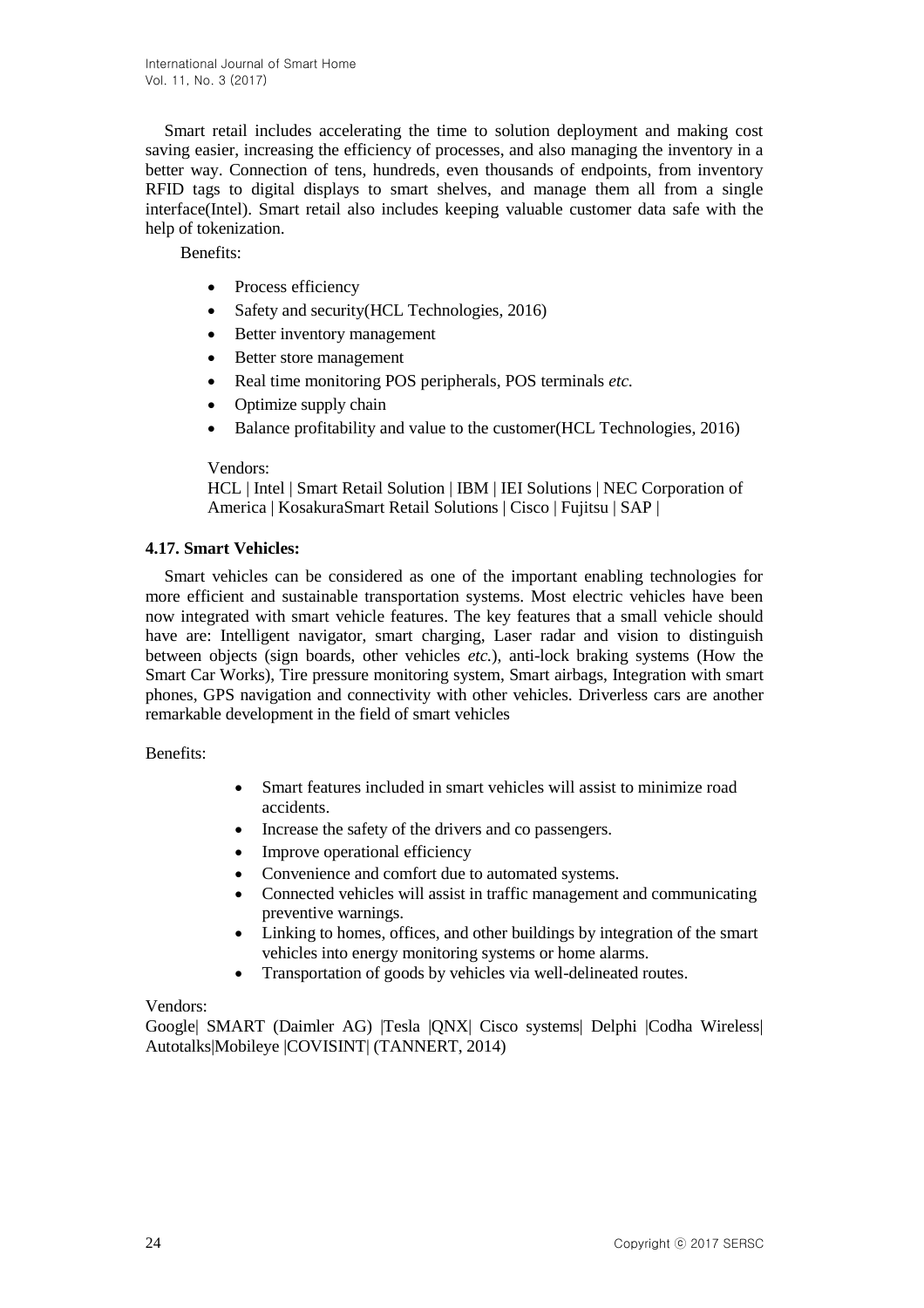### **5. Conclusion**

India as the 2<sup>nd</sup> most populous country and almost always inundated with huge religious/social/sectoral diversities has not been able to demonstrate its potential in terms of quality of living to the world. Any kind of development that has taken place in the country is dwarfed by the ever growing need and demands of this mammoth population.

Though India is developing fast, it still needs to tackle the issue of urbanization on a wider scale. Failed attempts in urbanization will pose serious impediments in growth of our economy and will possibly turn away investment opportunities as well. Seemingly distant, but creation of smart cities can create an eco-system facilitating good quality of life for residents, reliable opportunities for residents in education, healthcare, transportation, governance etc and favorable financial model for service providers.

It is widely recognized that technology can play the role of a big leveler providing equal opportunities to the disadvantaged sections of the society. We feel that smart cities could just be that leveler where every resident will be able to utilize and appreciate quality services without having to shell out exorbitant money.

In this research paper, we have talked about various key services of smart cities operational across the world with their indigenous achievements. However, we feel that no smart city model being practiced elsewhere in the world should be replicated in India blindly. Different services that have been put to use globally can however guide Indian smart cities on their path towards development.

We should also do away with "ONE SIZE FITS ALL" mindset and should critically evaluate every smart city proposition with rigorous analysis and decision matrices duly supported with broad forecasting features. Even if we come to consensus with respect to suitability of a proposed smart city model in Indian context, still we should check the grit and sustainability of the said smart city when its put to test against the onslaught of population that has been a huge problem for the country.

#### **References**

- [1] Smart Grid. (2014). Retrieved from energy.gov: http://energy.gov/oe/services/technologydevelopment/smart-grid.
- [2] IEEE Smart Grid. (2015). Retrieved from smartgrid.ieee.org: http://smartgrid.ieee.org/about-ieee-smartgrid.
- [3] eHealth. (2016). Retrieved from Wikipedia, the free encyclopedia: https://en.wikipedia.org/wiki/EHealthSmart Cities Challenge. (2016).
- [4] Smart meters | What is a smart meter and how do they work. (2016, `). Retrieved from uSwitch.com:https://www.uswitch.com/gas-electricity/guides/smart-meters-explained/#step1.
- [5] The Smart City. (2016). Retrieved from http://international.stockholm.se/city-development/the-smartcity/.
- [6] TOP 10 GLOBAL COMMERCIAL TELEMATICS COMPANIES. (2016, May 18). Retrieved from <http://www.technavio.com/blog/top-10-vendors-global-commercial-telematics>
- [7] Aditya Basu. (2014). Happiest Minds Smart Parking. Retrieved from Happiestminds.com[:http://www.happiestminds.com/whitepapers/smart-parking.pdf.](http://www.happiestminds.com/whitepapers/smart-parking.pdf)
- [8] Buntz, B. (2016, May 18). The World's 5 Smartest Cities. Internet of Things Institute.
- [9] Contactless Payments. (n.d.). Retrieved from http://www.smartcardalliance.org/publications-contactlesspayments-faq/
- [10] Desk, I. (2016, August 27). Govt. announces list of first 20 smart cities under 'Smart Cities Mission'.
- [11] Retrieved from www.thehindu.com: http://www.thehindu.com/news/national/list-of-first-20-smart-citiesunder-smart-citiesmission/article8162775.ece?utm\_source=InternalRef&utm\_medium=relatedNews&utm\_campaign=Relat edNews.
- [12] Dimecres, & Ancheta, J. (2014, February 26). Ten Reasons Why Barcelona is a Smart City. Retrieved fro[mhttp://www.vilaweb.cat/noticia/4175829/20140226/ten-reasons-why-barcelona-is-smart-c](http://www.vilaweb.cat/noticia/4175829/20140226/ten-reasons-why-barcelona-is-smart-)ity.html
- [13] E-governance. (2016). Retrieved from https://en.wikipedia.org/wiki/E-governance
- [14] Guerrini, F. (2015, February 18). The Future Of Agriculture? Smart Farming. Forbes.Honeywell | Building Solutions. (n.d.). Retrieved from buildingsolutions.honeywell.com: https://buildingsolutions.honeywell.com/en-US/solutions/intelligentbuildings/Pages/default.aspx